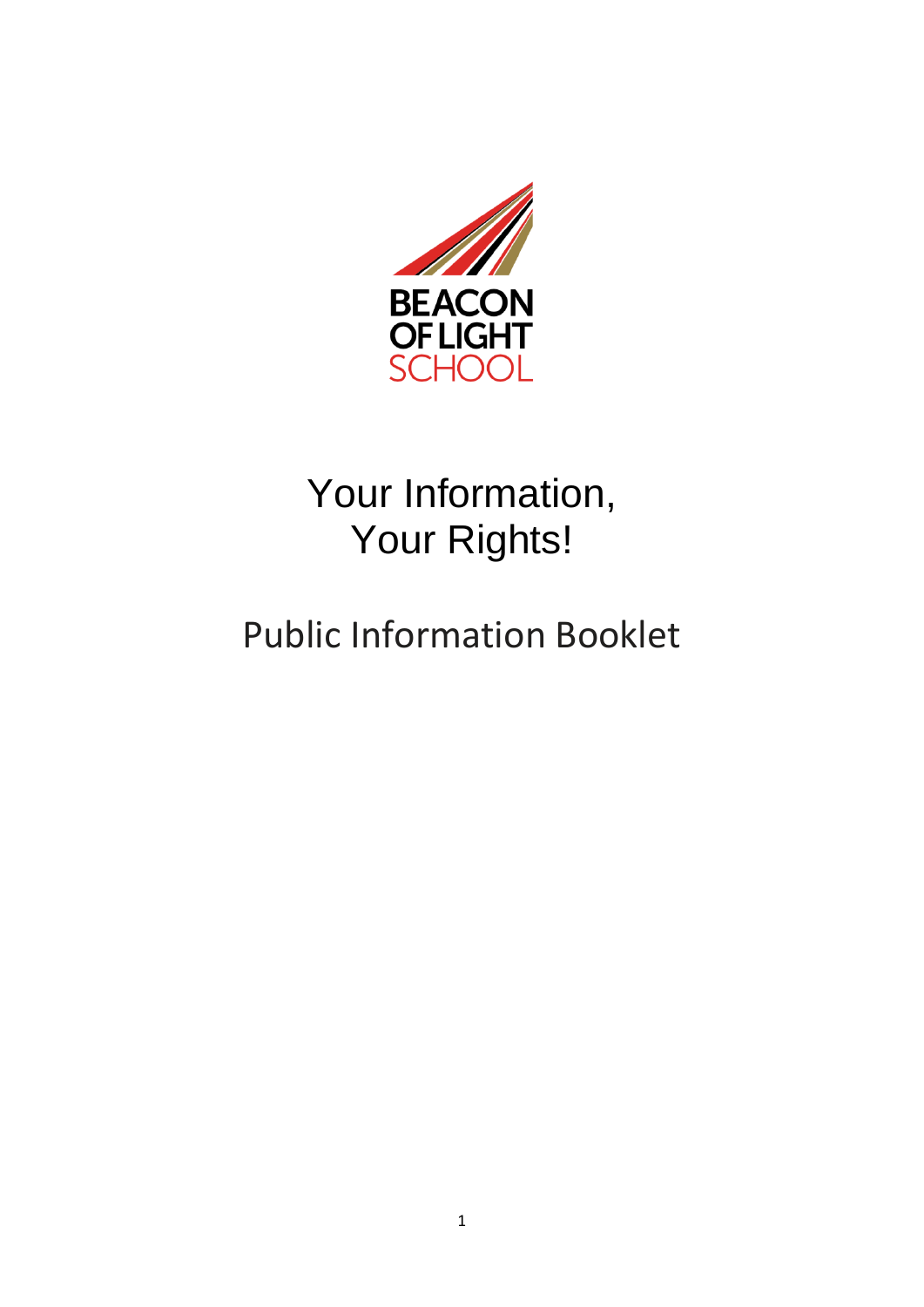#### **Introduction**

As a School we may use (process) you and your child's information (personal data) for all sorts of different reasons, for example, to register your child at the school, to contact you in an emergency, to provide your child with an education, to provide you with access to online services and applications Teachers to Parents,ISAMS MIS system, etc.

'Personal data' means information that enables you to be identified, and includes the likes of your name, address, telephone number / email address, an identification number or an online identifier. It also includes certain types of 'sensitive personal data' about you and your child. This your racial or ethnic origin, religious or philosophical beliefs, details of your health, sex life or sexual orientation, and any biometric data that identifies you or your child.

'Processing' means everything we do with your personal data. This includes collecting your personal information, using it, storing it, organising it, deleting it, and sharing it with others.

Whenever we process your personal data we must do so lawfully, fairly and in a transparent manner to comply with our responsibilities and legal obligations under the General Data Protection Regulations ('GDPR') and Data Protection Act 2018.

This guide informs you of your rights under the GDPR and the Data Protection Act 2018.

If you would like to exercise any of your rights, have any questions or would like a copy of this information in a different format, for example, presented by icons, in large type, Braille or on audio CD, please contact the School Data Protection Officer:

Data Protection Officer Legal and Democratic Services 1 st Floor Civic Centre Regent Street **Gateshead** NE8 1HH DPO@gateshead.gov.uk (0191) 433 2106 / 2113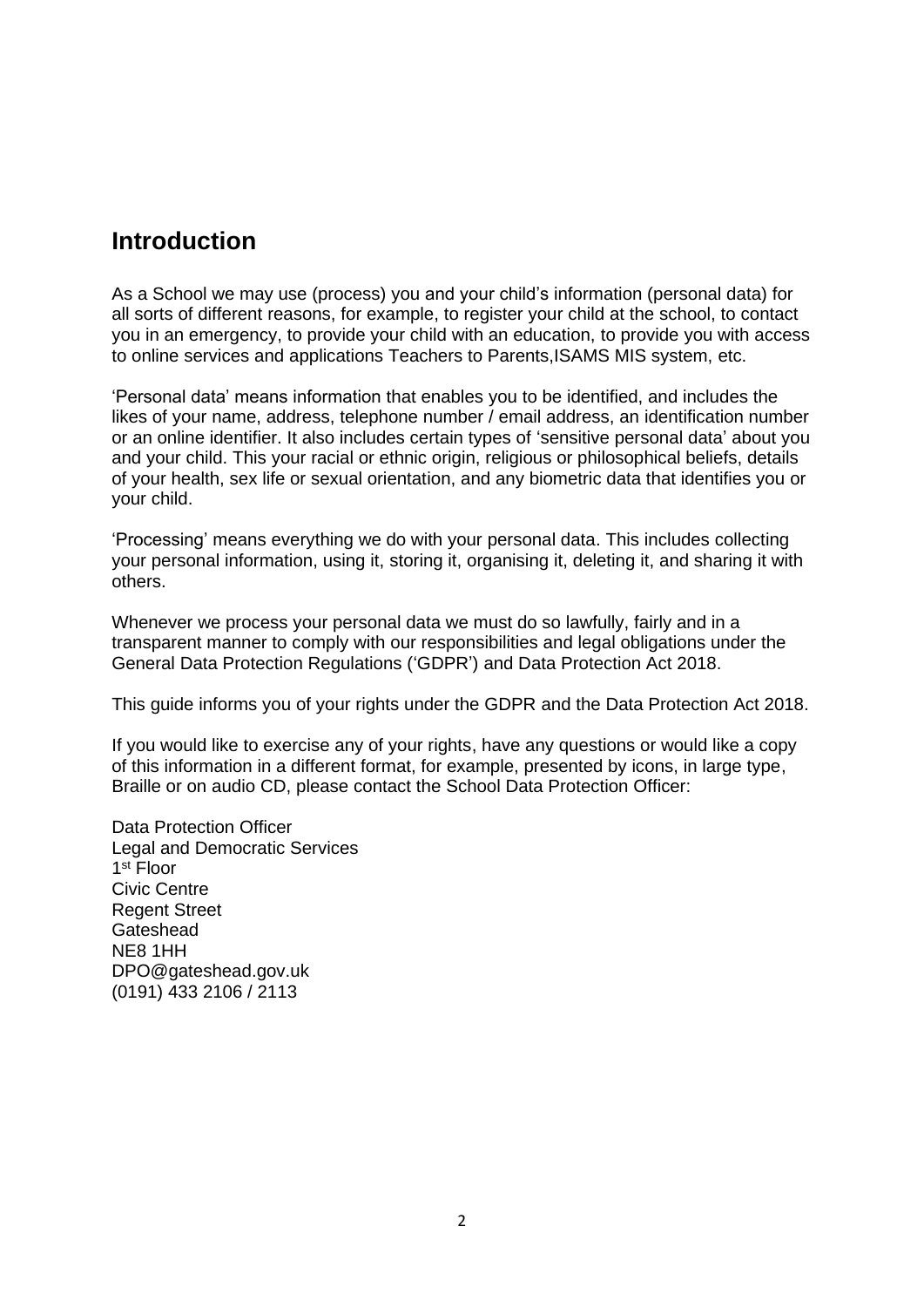## **Right to be informed (what we must tell you)**

*When we collect personal data from you* at the time we collect it, we will

- 1. Provide you with our contact details.
- 2. Provide you with the contact details of our Data Protection Officer.
- 3. Tell you what we will do with your personal data, including sharing it with third parties and the legal basis for the processing. We do this by way of a privacy notice. In the unlikely event we need to transfer your personal data to a country that is not covered by the GDPR, we will let you know whether or not the European Commission has made a decision regarding the adequacy of that country's data protection practices. In the unlikely event we need to transfer your personal data to an international organisation we will provide you with details of the safeguards that have been put in place to keep your personal data secure.
- 4. Tell you how long we will keep your personal data and what your rights are in relation to that data. These may include the right to have any errors in your personal data corrected, the right to have your personal data erased, the right to stop us processing your personal data and the right to object to us processing your personal data. Please note not all of these rights apply in all situations. We will provide you with specific information on which rights apply at the point we collect your personal data.
- 5. Inform you of any automated decision making, including profiling and what the consequences of that decision might be. We will also provide you with the contact details of a person who you can contact for an explanation of the decision. You will be able to inform that person of your point of view and ask them to revisit the decision considering what you have told them.

Where we have asked for your consent to process your personal data, we will also provide you with information on your right to withdraw consent at any time. We will tell you if providing your personal data is a statutory or contractual requirement and where you are obliged to provide your personal data. We will also tell you of the consequences of you not providing the data.

If we would like to process your personal data for a reason other than that for which we collected it, we will contact you before doing so. We will also provide you with any further information necessary to ensure the way we process your personal data is fair and transparent and inform you of your right to make a complaint to the Information Commissioner's Office (ICO). We will usually provide this information in writing. This is known as a privacy notice. We may provide this information in combination with standardised icons in order to give a clear visual overview of the intended processing. In cases where you have already received this information, we may not provide it to you.

*When we have received your personal data from someone other you…*in addition to the above information, we will let you know the categories of personal data, for example, whether we have received your name, an identification number, location data, an online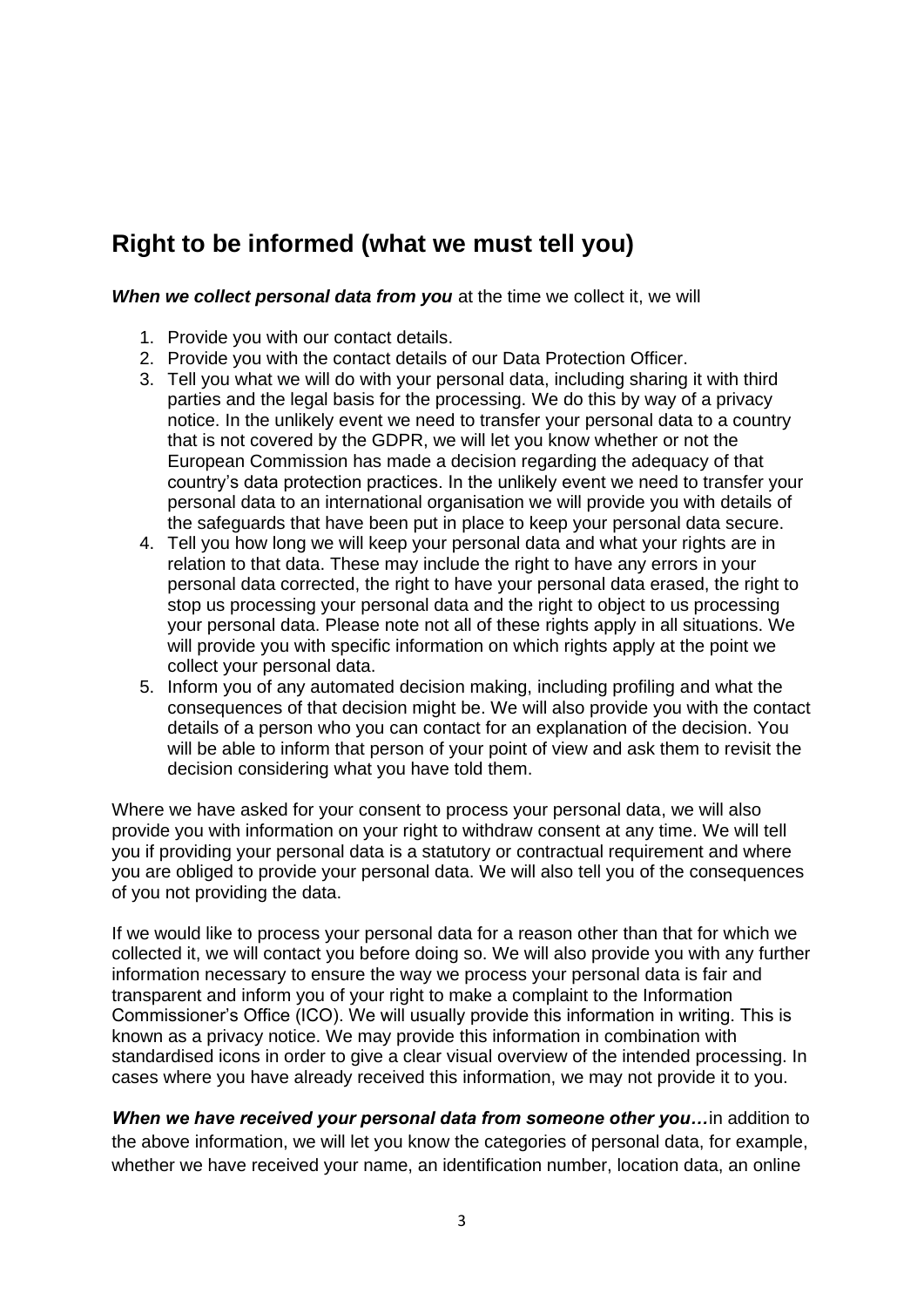identifier or information about your physical, physiological, genetic, mental, economic, cultural or social identity. We will also tell you who provided us with the information, including whether it came from a publicly accessible source.

We will provide this information to you in a reasonable period depending on the circumstances of the case and in all cases at the latest within one month of the date we received your personal data. If we intend to use your personal data to contact you we will provide this information at the point of first contact, at the latest. If we intend to disclose the information to a third party, we will provide this information at the point we first disclose your personal data, at the latest.

There may be some circumstances in which we would not provide you with this information i.e. where providing this information proves impossible or would involve disproportionate effort, where obtaining or disclosing your information is laid down in law or where the personal data must remain confidential subject to an obligation of professional secrecy regulated by law, including a statutory obligation of secrecy.

Wherever we received your personal data from, the GDPR allows us to use it for archiving in the public interest, for scientific or historical research or for statistical purposes. You do, however, have the right to object to such processing. If we do use your personal data for any of these reasons, we must keep it safe in accordance with the GDPR and the Data Protection Act 2018.

## **Right of access (to your personal data)**

You can request a copy of your personal data by writing to Principal, Beacon of Light School

The purpose of being able to access your personal data is so you can be aware of, and verify, the lawfulness of the processing.

On making a request we will need to confirm your identity and whether or not we hold your personal data. Where we do hold your personal data we will usually provide you with a copy. Where we hold a lot of information about you we may ask you to specify what information you would like us to provide. In addition to providing you with a copy of your personal data we will provide the following information:

- 1. The purposes of the processing;
- 2. The categories of personal data;
- 3. Who we have or will disclose your personal data to, in particular recipients in countries not covered by the GDPR or international organisations;
- 4. How long we will store your personal data for;
- 5. Whether you have the right to request your personal data be corrected if it is inaccurate;
- 6. Whether you have the right to request your personal data be erased;
- 7. Whether you have the right to request that we stop processing your data or to object to us processing your personal data;
- 8. Your right to make a complaint to the ICO;
- 9. Where we received your personal data from, if we did not receive it from you;
- 10. The existence of automated decision-making, including profiling, along with some meaningful information about the logic involved and the significance and possible consequences of such processing;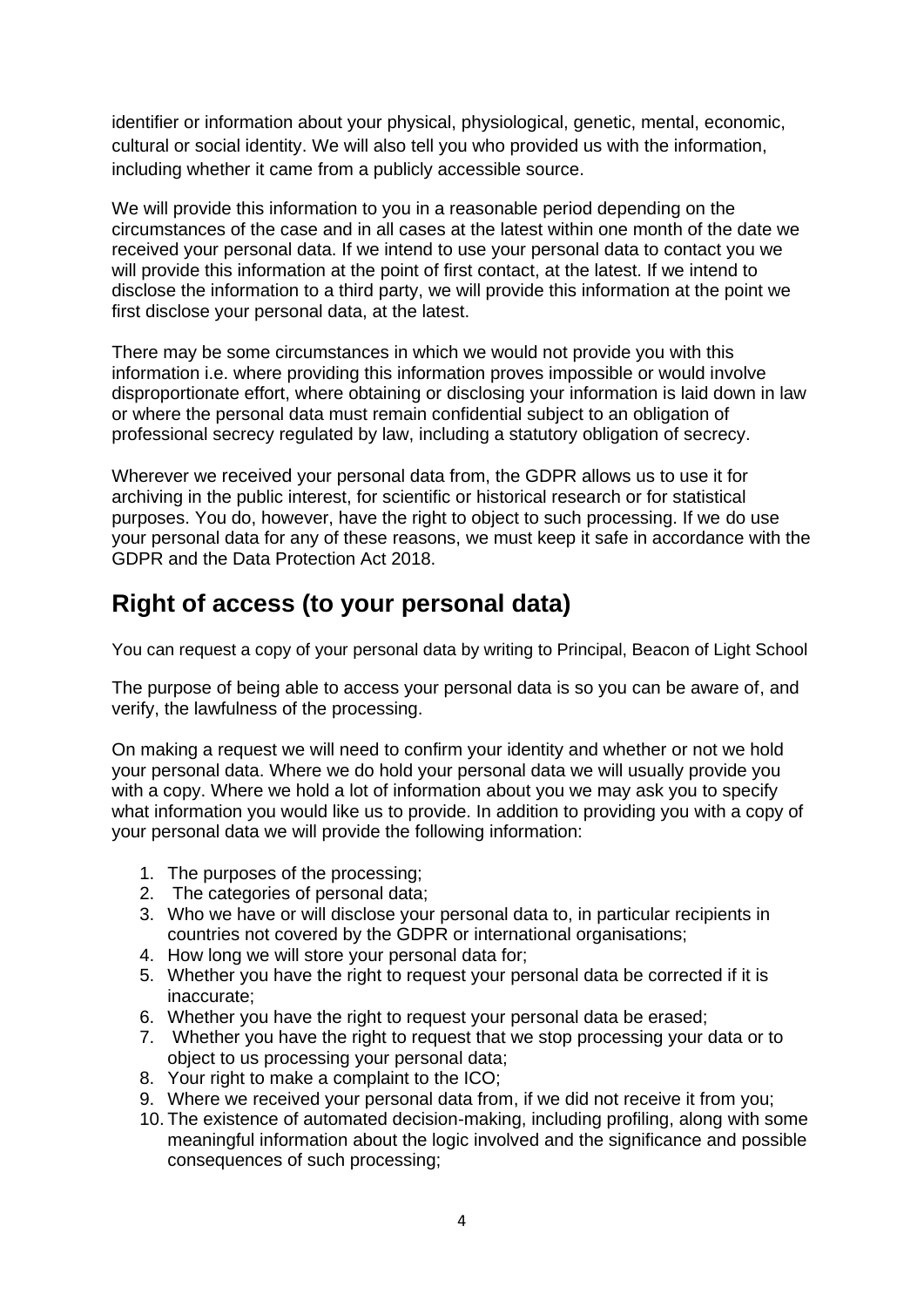- 11. In the unlikely event we have transferred your personal data to a country that is not covered by the GDPR, we will let you know whether or not the European Commission has made a decision regarding the adequacy of that country's data protection practices. Where the European Commission has not made a decision regarding the adequacy of that countries data protection practices, we will provide you with details of the safeguards that have been put in place to keep your personal data secure; and
- 12. In the unlikely event we have transferred your personal data to an international organisation, we will provide you with details of the safeguards that have been put in place to keep your personal data secure.

We may not be able to provide you with a copy of your personal data where doing so would adversely affect the right and freedoms of others. For further information about your right of access, please contact out Data Protection Officer.

### **Right to rectification**

If we hold inaccurate personal data about you, you have the right to have it corrected.

Where we have corrected your personal data we will notify any third parties we have disclosed the inaccurate data to unless it would be impossible or involve disproportionate effort. We will let you know who those third parties are on request. Please note, we do not have to change data just because you disagree with it, if that was the opinion of a professional at the time. But we are required to add a file note saying what you dispute.

## **Right to erasure ('right to be forgotten')**

There are certain circumstances in which you have a right to have your personal data erased and certain circumstances in which you do not. This right applies where:

- 1. It is no longer necessary for us to hold your personal data for the purposes we collected it;
- 2. Where our processing of your personal data was solely based on your consent and you have withdrawn that consent;
- 3. Where you object to the processing and there are no overriding legitimate grounds for the processing;
- 4. Where you object to the processing of your data for direct marketing purposes;
- 5. We have processed your personal data unlawfully;
- 6. We have to erase your personal data to comply with a legal obligation; or
- 7. We have collected a child's personal data in relation to the offer of information society (online) services.

Where we have disclosed the personal data to third parties we will inform them unless it would be impossible or involve disproportionate effort. We will let you know who those third parties are on request.

Please note: This right does not apply where we need to process your personal data:

1. To comply with a legal obligation;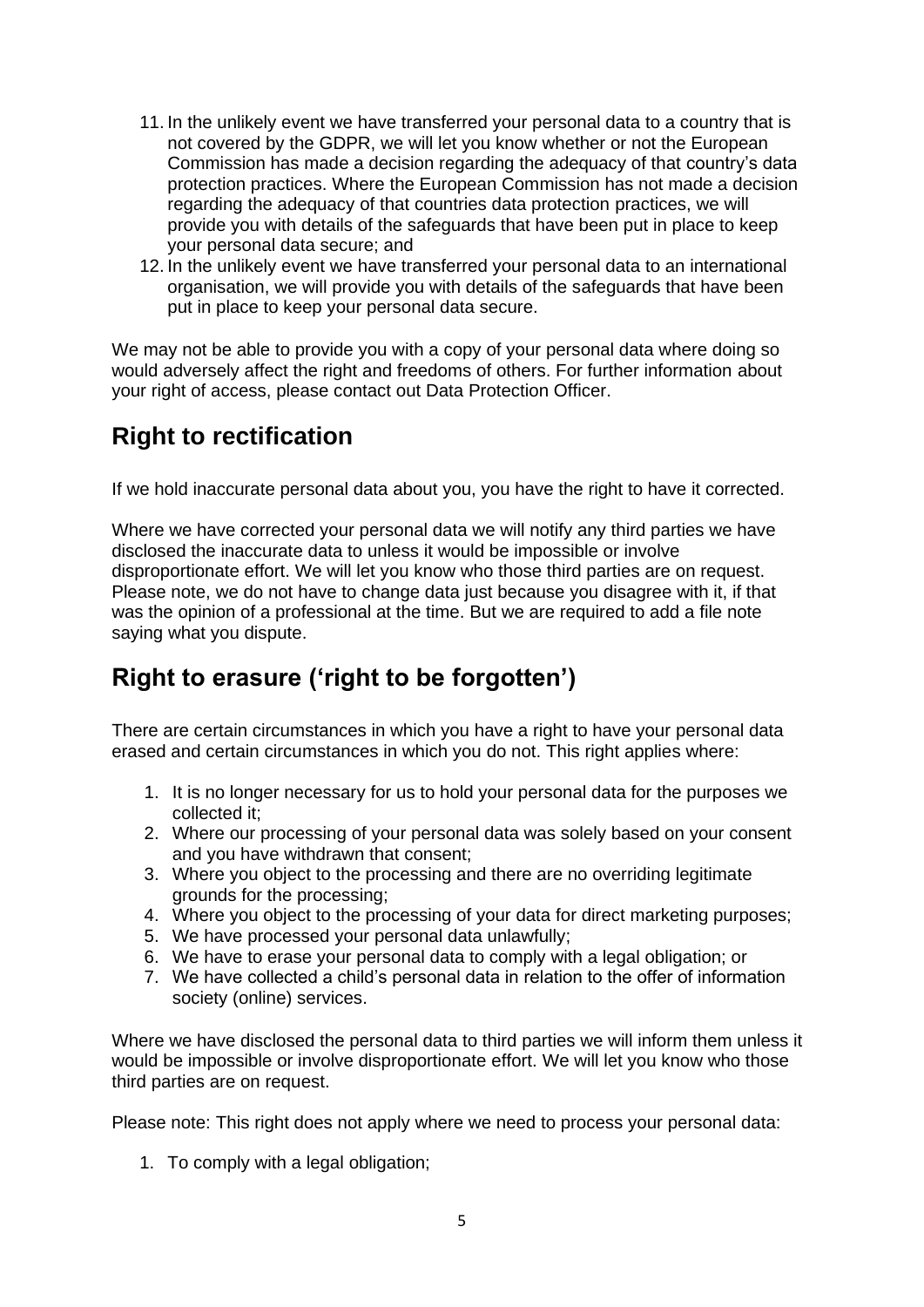- 2. For the performance of a task in the public interest or in the exercise of official authority;
- 3. For public health reasons in the public interest;
- 4. For archiving purposes in the public interest, scientific or historical research or statistical purposes, where erasing the data would make it impossible or seriously affect our ability to achieve the aims of the processing; or
- 5. To take legal action or defend legal claims.

## **Right to restriction of processing**

In certain circumstances you have the right to stop us from further processing your personal data. This right applies where:

- 1. You challenge the accuracy of the personal data. In such cases we will stop processing your personal data until we have confirmed it is accurate;
- 2. Our processing is unlawful, and you choose to restrict processing rather than have us erase your personal data;
- 3. Where we no longer need the data and intend to delete it, but you ask us to keep it for the establishment, exercise or defence of a legal claim; or
- 4. Where you have objected to the processing of your data and are awaiting a decision on whether the legitimate grounds we have claimed for the processing override yours.

Where we have disclosed the personal data to third parties we will inform them unless it would be impossible or involve disproportionate effort. We will let you know who those third parties are on request.

With the exception of storing your personal data if we have agreed to restrict processing we will only process the data with your consent or for the establishment, exercise or defence of legal claims or for the protection of the rights of another person or for reasons of important public interest or UK law.

We will inform you inform you before the restriction of the processing is lifted.

## **Right to data portability**

The right to data portability enables you get a copy of your personal data in a commonly used machine readable format for your own use, for example, to transfer to another service provider or organisation. Where technically possible you have the right to have the data transferred directly to another service provider or organisation. This right applies in cases where you have provided the personal data, the processing is based on your consent and carried out by automated means.

### **Right to object**

You have the right to object to the processing of your data in relation to a task we are undertaking in the public interest or in the exercise of official authority. Where you do object we will stop processing your data unless we are able to demonstrate compelling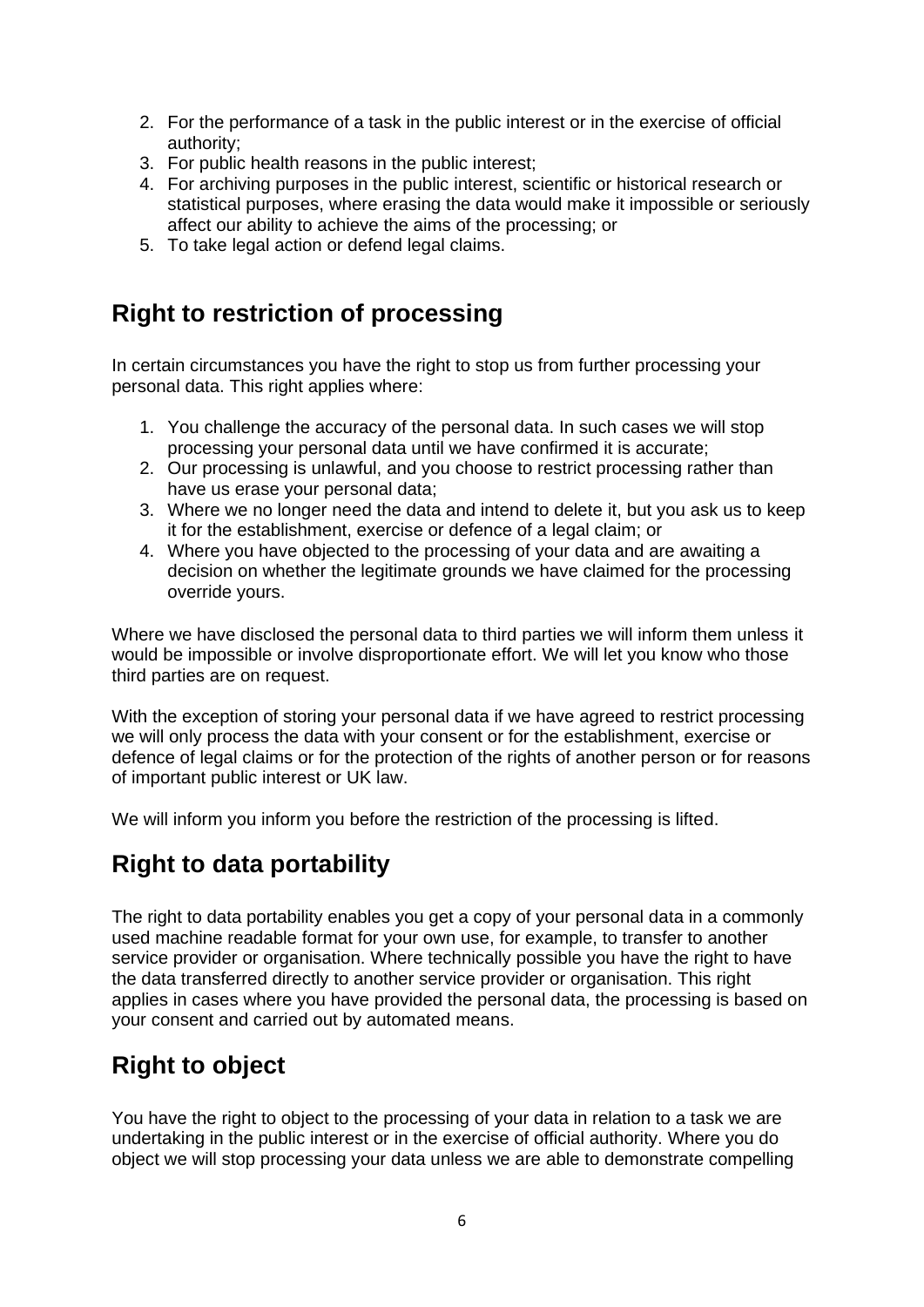legitimate grounds for the processing which override your interests, rights and freedoms or we need to process the information to establish, exercise or defend a legal claim. You have the right to object to the processing of your personal data for direct marketing, including profiling relating to direct marketing. Where you object to processing on this basis we will stop processing your personal data immediately.

You also have the right to object to the use of your personal data for scientific or historical research or statistical purposes on grounds, unless the processing is necessary for the performance of a task undertaken in the public interest.

### **Right not to be subject to automated decision making**

This right provides a safeguard against a potentially damaging automated decision, including profiling, being made about you without human intervention; in cases where the decision produces a legal of similarly significant effect. We will notify you of any automated decision making of this nature. We will also provide you with the contact details of a person who you can contact for an explanation of the decision. You will be able to inform that person of your point of view and ask them to revisit the decision in light of what you have told them. This right does not apply if the decision is necessary for entering into or the performance of a contract, is authorised by law or you have consented to the decision being made by automated means.

#### **How we will respond to your request to exercise your rights**

Where you make a request to exercise one of your rights detailed above we will need to confirm your identity and whether or not we hold your personal data. Where we do hold your personal data we will respond to your request without undue delay and in any event within one month of your request. We may need to extend the time period by a further two months depending on the complexity and number of requests. If we do need to extend the timescale, we will inform you within one month of receiving your request and let you know the reason for the delay.

This service is free of charge, however, where we consider your request to be manifestly unfounded or excessive, in particular where it is a repeat request we may charge a reasonable fee taking into account the administrative costs of providing the information or communication or taking the action requested. We may also refuse to act upon your request.

### **Notifying you of a data protection breach**

In the event we breach your data protection and that breach is likely to result in a high risk to your rights and freedoms we will notify you of the breach without undue delay. We will explain to you clearly and in plain language the nature of the breach and provide you with the contact details of our Data Protection Officer or other point of contact from whom you can obtain further information.

We will explain the likely consequences of the breach and what we have done to address the breach and reduce the possible impact on you. We may also suggest things you may want to do to reduce the potential impact on you.